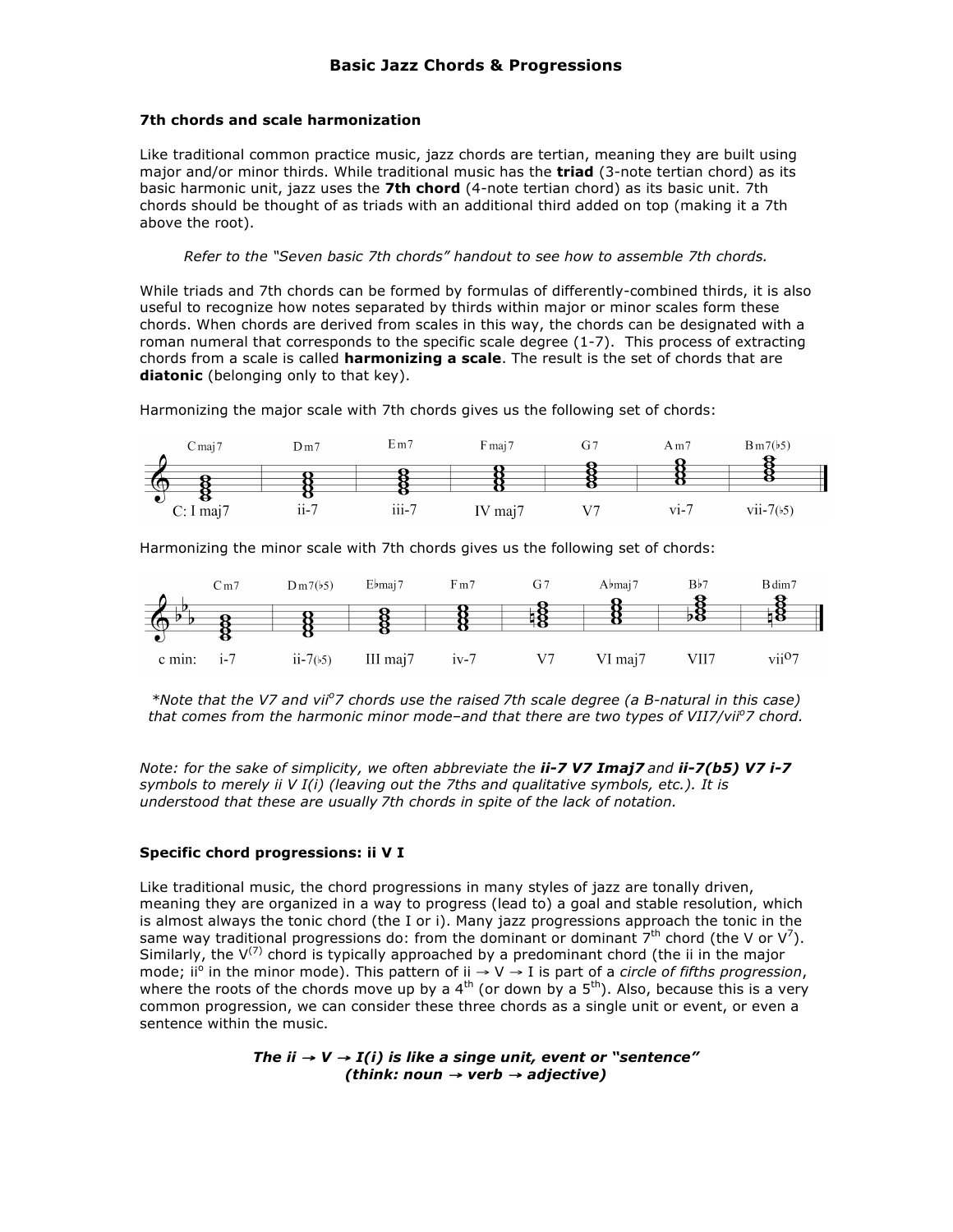# The ii  $\rightarrow$  **V**  $\rightarrow$  **I**(i) in context

In jazz contexts most chords are 7th chords, especially the predominant (ii), dominant (V) and tonic (I/i) chords so a short, typical chord progression would be:



## **In major keys: ii-7** → **V7** → **Imaj7**



## **In minor keys: ii-7(b5)** → **V7** → **i-7**



## **Or put simply:**

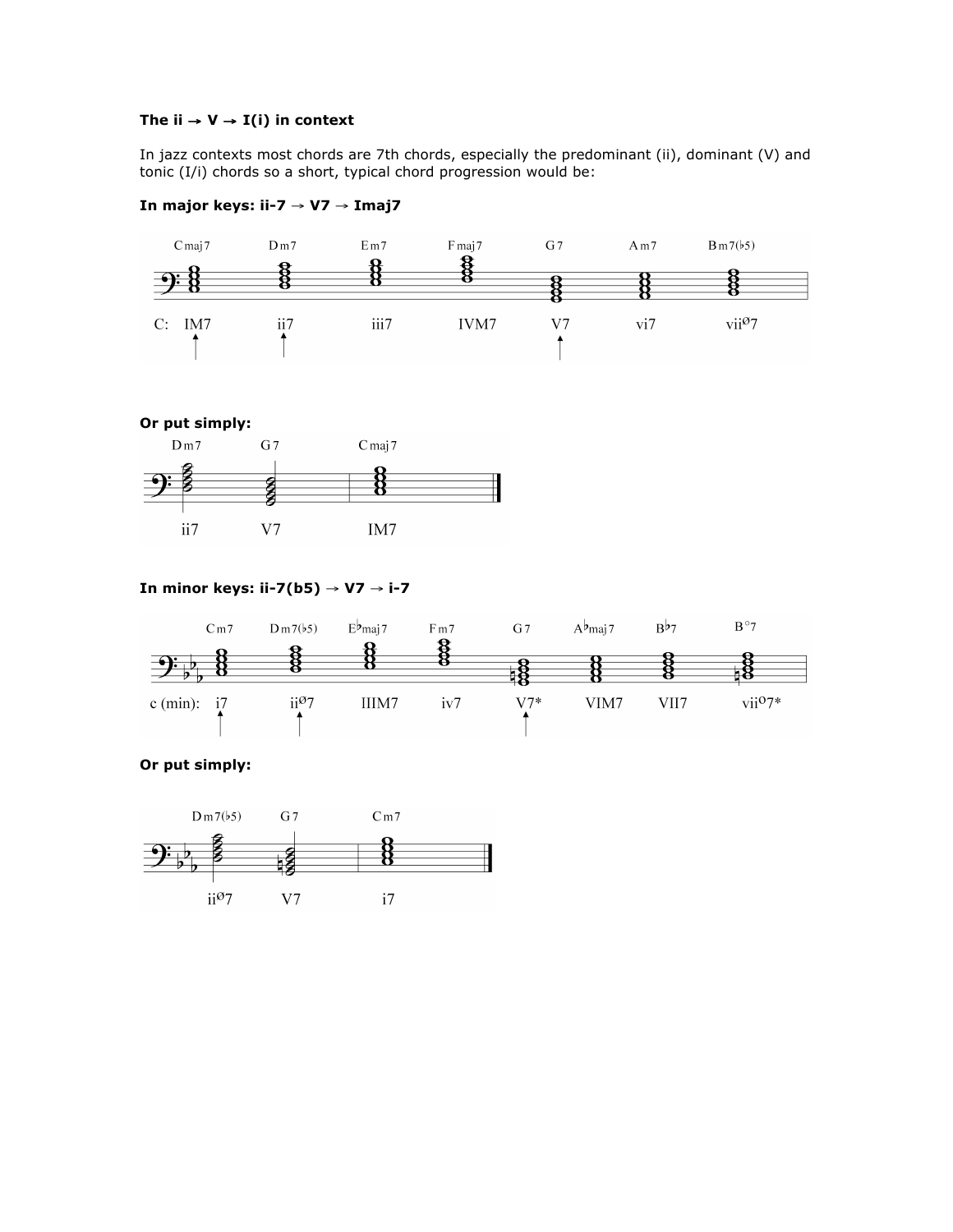#### **Substituting the tonic 7th chord with a 6th chord**

Sometimes in a ii V I(i) situation, the I(i) 7th chord is replaced by a 6th chord (here the chordal 7th is replaced with a 6th–always a major 6th). This especially happens when the melody note over the I(i) chord is the tonic, which is often the case at the end of a tune. The 6th version of a chord sounds a little more stable than a 7th version, so an ending can sound more stable with this harmony.



#### **Expanding the ii**  $\rightarrow$  $V \rightarrow I$

The ii V I progression is based on the time-tested *circle of fifths progression* (also known as the *circle of 4ths*) because the roots of the chords move by descending 5ths (or ascending 4ths). Being that this is a pattern, it is often expanded upon to make longer progressions. The two chords that lead up to the ii V I(i) which fall into this circle of fifths pattern are respectively the iii and vi (in major keys). Often we see sequences of chords leading to the tonic like so:

**iii** → **vi** → **ii** → **V** → **I**  (again, all as 7thchords)

In the key of C major, the progression of 7th chords would appear like this in a chart:

### **Em7** → **Am7** → **Dm7** → **G7** → **Cmaj7 (or C6)**

Here are the last five measures of *Alice in Wonderland* by Fran/Hillard:



It is also possible to see just the **vi** → **ii** → **V** → **I** progression. *All the Things You Are* (by Hammerstein/Kern) begins this way in the Key of Ab major: